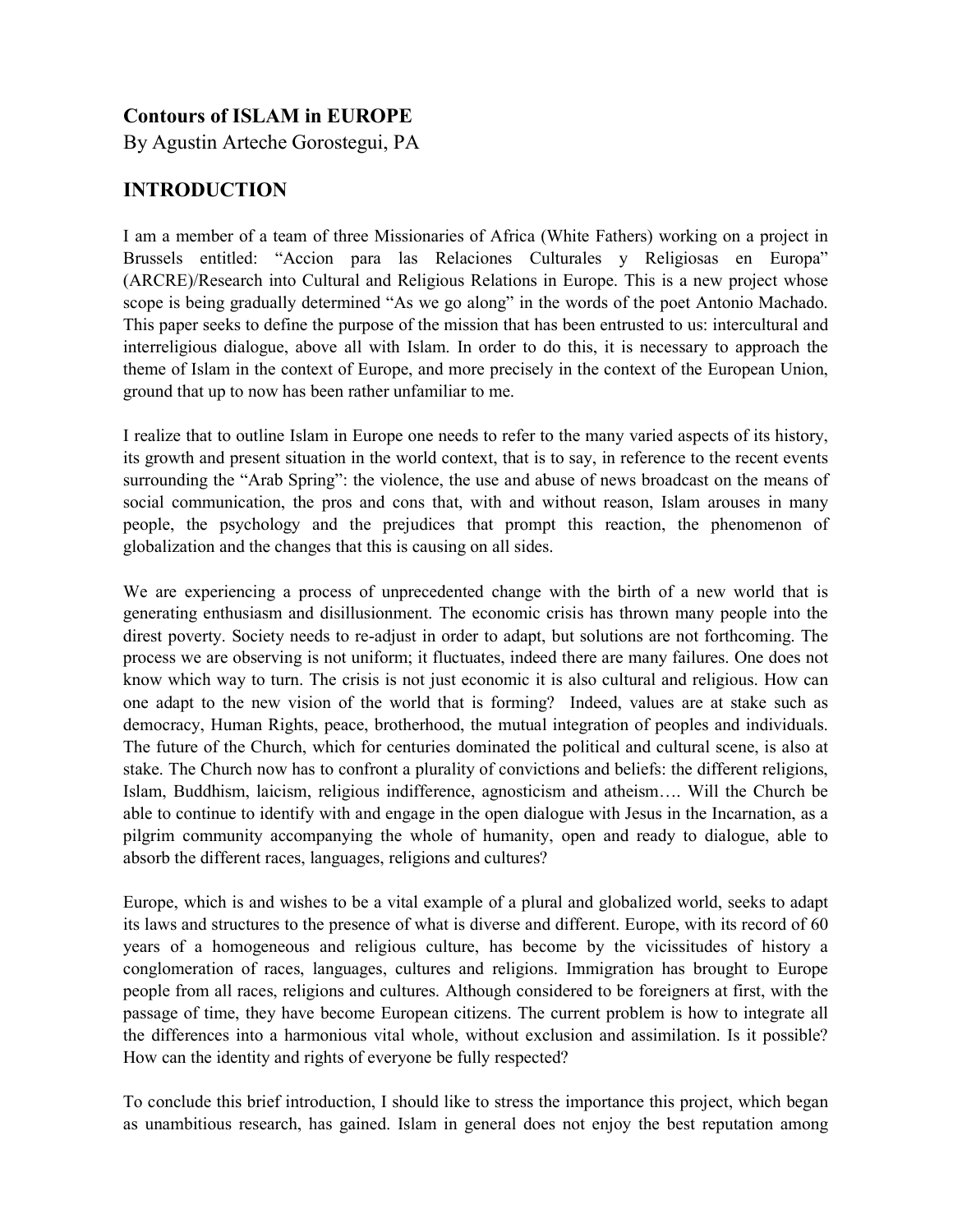Christians. In fact, the phenomenon of multi-culturalism is no longer viable. In place of effective multi-culturalism, free and indifferent, it is important to embrace open and respectful interculturalism. Our team feels that this project, which is delicate, is important for the Church and for the future mission of the White Fathers in Europe and in Africa. We are missionaries in Africa. However, Africa is also met in Europe.

### **Personal knowledge**

My best resource has been my own experience as a missionary. An African refrain says "nothing denies its *canas*/basket". I remember with pleasure the four years I spent in Tunisia, 20 years in Burkina Faso, and ten in the Sudan. I could not forget them. Furthermore, I think on the whole that my adventurous life in mission happened in a fruitful although haphazard way in many other African countries: Senegal, Mali, Togo, Niger, Democratic Republic of the Congo, Rwanda, Uganda, Burundi, Ethiopia, Tanzania, Kenya and Algeria. Now, as I said, I am encountering them in Belgium where I have been for the past year. A missionary can never jubilate because being a missionary is a way of being. One must always be a missionary. Mission is defined neither by work nor place, but by the outreach of a heart open to the universal dimension. I hope to be such to my very last breath.

It is not determined by abstract concepts as is Islam. In this article I shall speak of my personal relationship with Muslims. This showed me on the one hand the differences that exist between Islam in North Africa and in Sub-Saharan Africa on the other, the ability of people to manipulate religion, transforming it into an instrument of evil. Indeed, Pope Benedict stated: "We must be on the lookout for these distortions of the sacred. While there is no denying a certain misuse of religion in history, yet … if God's light is extinguished, man's divine dignity is also extinguished…, it is also true that forces of reconciliation and goodness have constantly sprung up from faith in God who became man. Into the darkness of sin and violence, this faith has shone a bright ray of peace and goodness, which continues to shine" (*Homily on Christmas Eve* (24.12.2012).

Personally, I have encountered the best and the worst of Islam. The best is expressed by the spirituality of the simple people; people with a deep sense of the transcendence of God in their practical life, marked by fidelity to God and to his Commandments: by Muslims who are generous alms-givers, who exercise hospitality, mercy, who maintain good and tolerant relations with believers of other faiths. The worst is expressed in the excesses committed by the Islamic Government in the Sudan which is still in power. Its directors fill the mouth of God with fine declarations about the Clement and Merciful God. However they are incapable of expressing an atom of mercy towards the citizens belonging to other faiths. Religion is turned into pure ideology. When we forget the profound unity between the worship of God and the respect for the human person, religion turns into heartless ideology. Unfortunately, the deformation of religion has always existed in the history of all religions.

I have noticed that Islam has undergone an evolution in perception since my early life as a missionary and now. I am not speaking from the theoretical point of view, but from general observations. The values that I perceived have developed and improved. Relations have changed as much within Islam as in its relations with others. The Islam that I knew in Tunisia between 1960 and 1964, at the beginning of my carrier as a missionary, compared to 1970, seemed to me to be very well integrated and serene. In the 1980s the clouds of fundamentalism and intolerance began to appear following the money put up by petro-dollars that were generously distributed by Saudi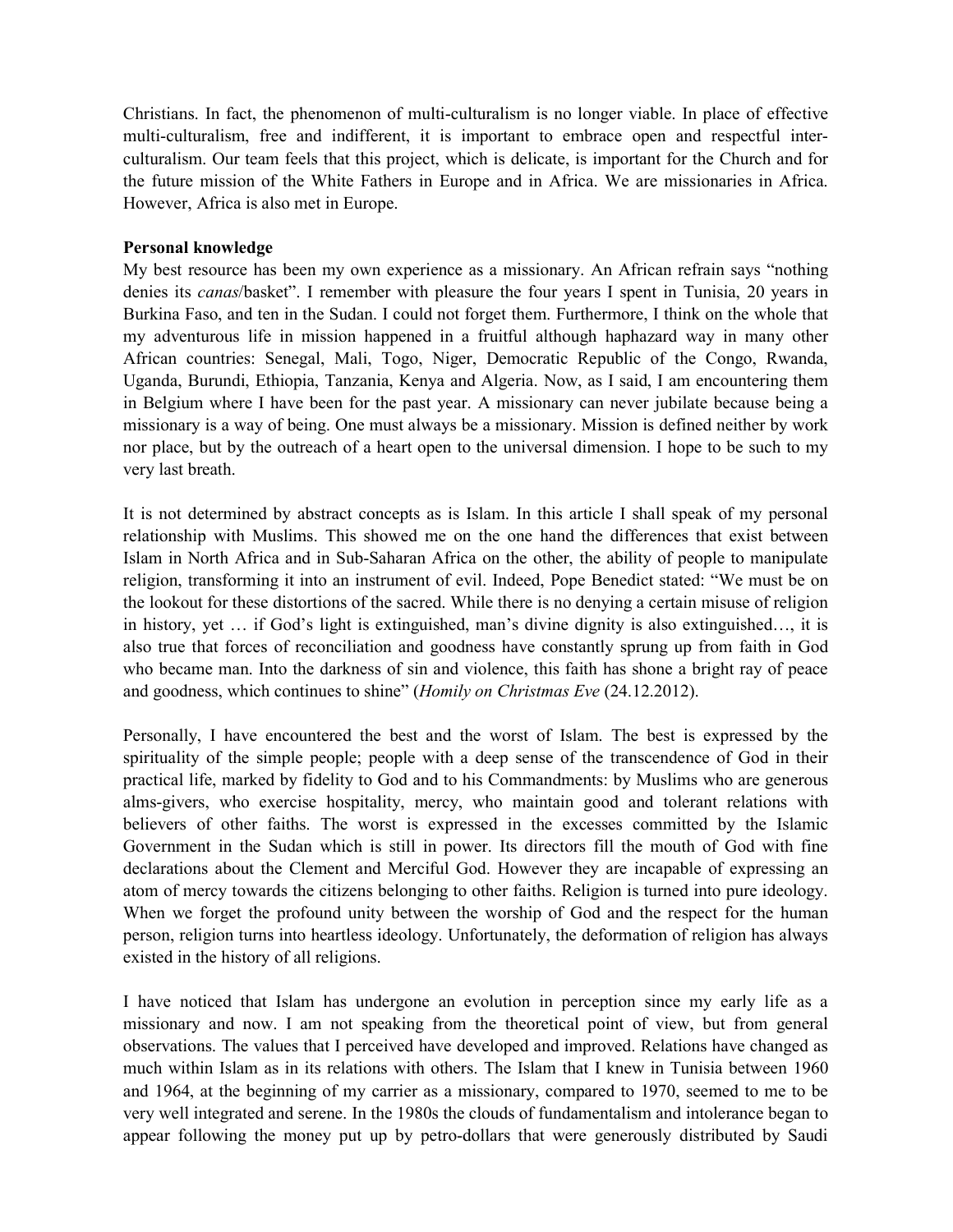Arabia. The requirement that the Sharia be instituted began to be felt, at first timidly in some West African countries and then more openly, increasingly, as is the case now in Nigeria and in Mali. The same dynamic developed in Sudan: on gaining political power to impose ideological pressure with the application of the Sharia. It is what happened in Egypt. The recent political upheaval that is now taking place in Tunisia, Libya and Egypt, whose interpretation is very complicated, has much to do with the internal strife that is traversing Muslim society between the supporters of the social democratic party, secular and modern, and those who advocate a society based on religion. This discrepancy was unthinkable 20 years ago.

Until a relatively short time ago Islam lived in a protected area which Muslims call "*dar el Islam*" or the Islamic sphere in countries with a Muslim majority. In this sphere the laws, culture and the life-style shield Muslims from foreign influence, from all that is extraneous to Islam and its way of life. The Qu 'ran and the Sharia regulate the life and faith of Muslims. This world is close to disappearing.

Today, our societies are becoming religiously and culturally well integrated, multicultural and multi-religious, governed by democratic principles that function according to laws promulgated by an autonomous civil parliament which respects religions.

### **EUROPE'S HISTORICAL AND GEOGRAPHICAL CONTEXT**

To situate the presence of Islam in Europe requires a broad survey of its history over several centuries. It would be a mistake to think that the arrival of Islam in Europe is the result of the current immigration alone. Islam's initial exchanges with the Christian West go back a long time to the year around the death of Mohammad, to the year 632 of our era. In the history of Spain, we learn that the invasion of Muslim troops led by Tariq y Musa took place at the beginning of the 8<sup>th</sup> century, and spread rapidly over the territory of Spain, then of France, Portugal and Sicily.

It might seem scarcely ecumenical to say so, but in general this was a history of conflict and intolerance. Nevertheless there were intervals of understanding that led to open relations and the development of science and culture, such as the development of the exceptionally fine school of translators in Toledo, founded by Alfonso X the Wise at the end of the  $11<sup>th</sup>$  century, such moments were indeed exceptional. The Muslims remember the massacres perpetrated by the Crusaders, the re-conquest and the expulsion of the Moors. The splendour of the Al-Andalus abides in the heart of many Muslims as an open and poorly treated wound that calls for revenge. "We shall not forget" the slogans declared in Cairo in opposition to the celebrations for the 521<sup>st</sup> anniversary of conquest of Granada by the Most Catholic Monarchs.

To speak of Islam on the European Continent also requires knowledge of the existence of the ancient and little-known roots of Islam, whose beginnings go back to the incursions and conquests of the Ottoman Empire in Europe. It is the case of countries such as Albania, Bosnia and Herzegovina, Bulgaria and Macedonia….

The relationship between Europe and Islam cannot very well avoid mention of the negative impact of colonialism. The Muslim countries experienced this as a humiliation from which they need to free themselves. The paradox of history is that the process of de-colonisation brought different populations, many of whom were Muslim, in to Europe through immigration: Indians and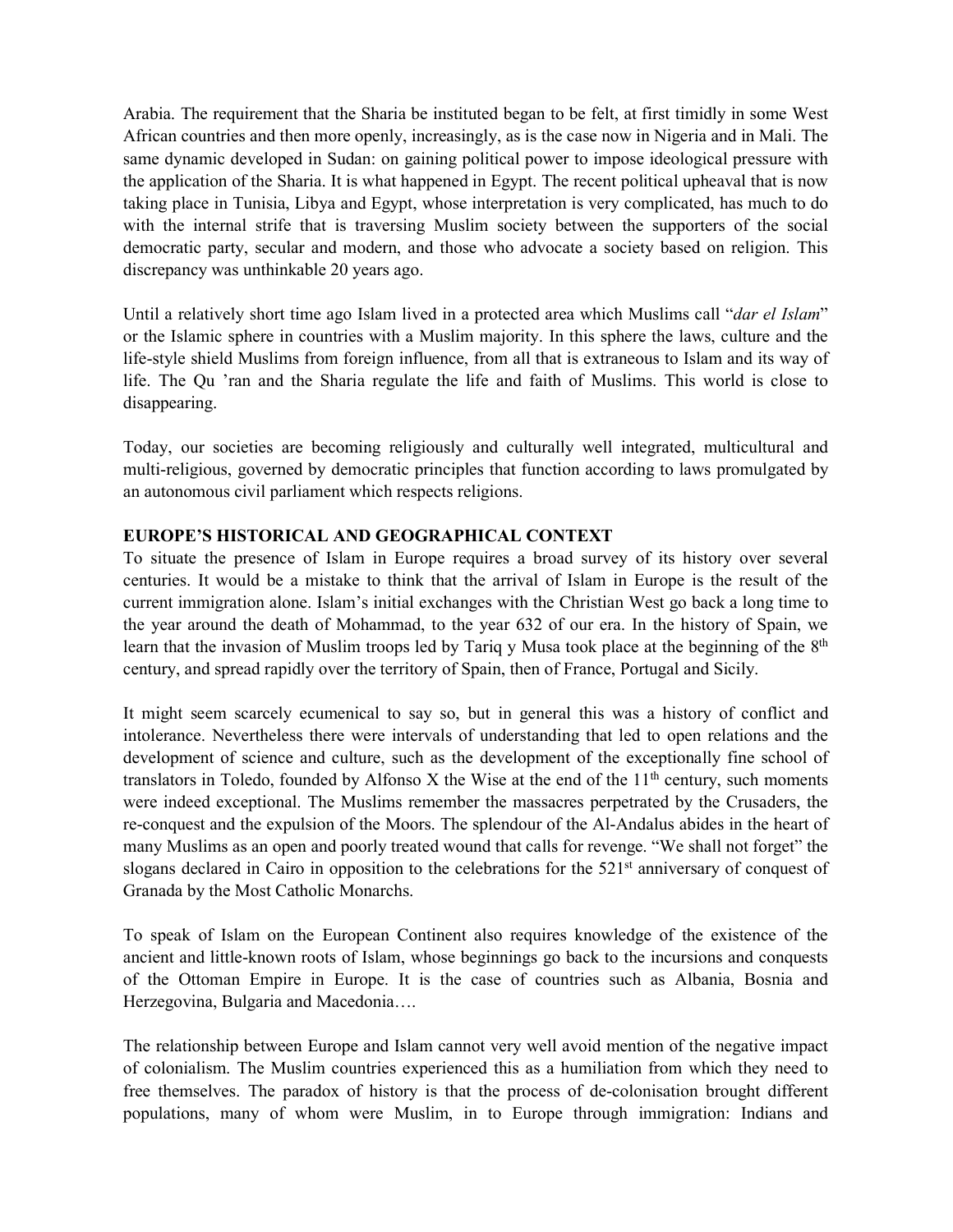Pakistanis to England; Algerians, Moroccans and Sub-Saharan Africans to France and Belgium, Turks to Germany, Indonesians to The Netherlands.

According to the author and sociologist Felice Dassetto, the statistics quote 12 to 15 million Muslims in Western Europe which, added to its ancient roots in Eastern Europe, amount to 25 million, without including Turkey, which alone accounts for over 70 million inhabitants, a figure to keep well in mind in the eventuality of Turkey entering the European Union. It is clear that, as with all statistics, prudence is required in interpreting this phenomenon. The figures do not indicate with precision the degree of adhesion to Islam. We might well discover that many of them have left their religious affiliation, but continue to identify themselves with Islam with reference to their country of origin or to their culture. The classification by religious confession was forbidden in most European countries. In the same way, according to this sociologist, it would be a mistake to speak of European Muslims based on immigration figures, because many of them are now naturalized in Europe and therefore European citizens.

The following table gives a rough estimate of the number of MUSLIMS IN EUROPE

- I. Islam of recent date \*\*\*\*\*\*
- II. Islam with ancient roots \*\*\*\*\*\*\*

*Source: UK Foreign Office 1999-2005*

Youth is one of the noticeable demographic characteristics of the Muslim population in Europe. For example it is enough to consult the Town Hall Registers in Belgium to notice the high number of minors with names like Mohammad, Ahmed, Sara, Fatima, etc., to the point that some Catholic schools in Brussels have opened courses in Islamic Studies because of the high number of Muslims who attend their classes. In Belgium this is a topic that arouses much debate.

### **RECENT HISTORY**

Islam's recent history in the context of the European Union has its roots in the phenomenon of immigration. This is an irrefutable sociological and economic fact. This study is interesting because of the way in which it took place as an *escalating* process, not only in number but also in quality. Some speak of this phenomenon in terms of Islamization. This term seems to me to be an exaggeration.

#### **The initial stage at the beginning of the 1960's**

It was the period when almost all the African countries gained Independence and the industrial boom was taking place in the countries of Europe. However, labour was lacking and Europe was not slow to enlist it wherever possible. This resulted in the massive immigration of foreign manpower which came mainly from Islamic countries. They were people who came to Europe in search of work, with no intention of settling … their stay in Europe required no special religious or cultural formalities, only a good bill of health, a regular work permit, lodgings and, at least, a mosque as a place to meet and perform the necessary spiritual rites. They came to Europe and returned regularly to their countries of origin.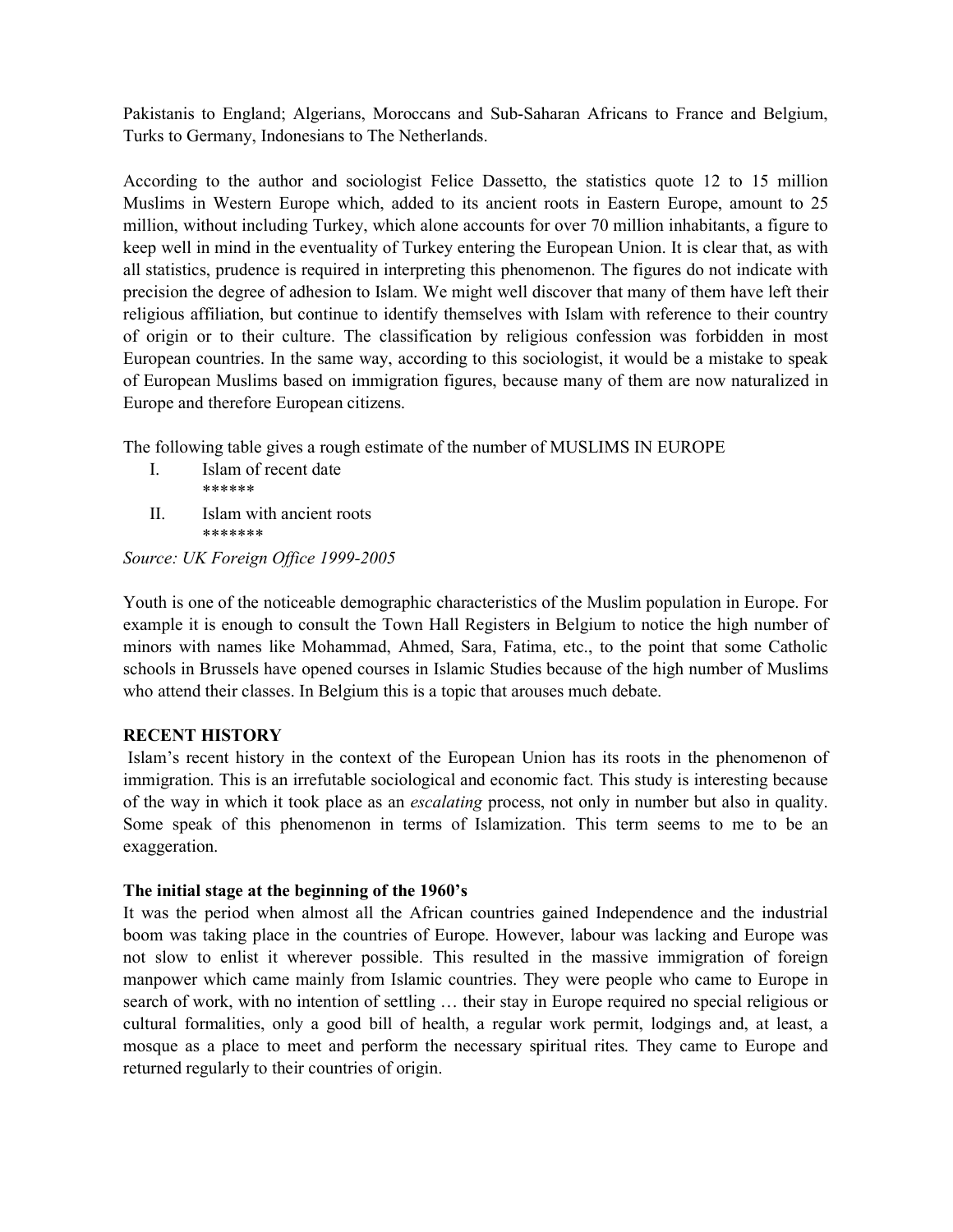#### **The consolidation stage**

The initial stage was followed by settlement. The immigrants were no longer satisfied with holidays in their respective countries of origin to the point that taking advantage of family reunion policies, they settled in Europe in a definitive way. The sociologist Felice Dassetto cites the example of Brussels: "the presence of populations of Muslim origin gave rise to *barrios/* neighbourhoods in which the public area took on a new dimension. In fact, from the beginning of the 1970's these areas saw the emergence of an ever more visible form of Islam: prayer halls, *halal* butchers, bookshops, sale of religious articles, Islamic libraries, etc. At the same time at the end of the 1980's various strong expressions typical of the Islamic identity were seen in public areas: the custom of wearing a beard and the *gandourah* among men and the scarf (*hijab)* and at times the veil/(*niqab*) of a strong blue hue, or dark black, typical of the *Salafistas,* for women", which did not fail to arouse negative reactions in the rest of the population.

### **The Institutional Stage**

This visibility was evident not only in the public arena of the town; it was equally evident in institutions: schools, hospitals, the social services, public administration, etc. The Islamic organizations were ever more numerous and better organized, they unified their efforts to stipulate accords that enabled them to obtain appropriate juridical status in the various countries of Europe. In this way, from an almost private implantation of Islam in Europe, it obtained a recognized public juridical status. An example of this was the Accord drawn up in 1992, between the Spanish State and the different Muslim Institutions established in our country. This treated such delicate issues as: Islamic schools, cemeteries, *halal* food, chaplains in prisons and the Army, mosques, the formation of religious personnel, etc. Obviously, the aim of the Muslim organizations in all the countries of Europe was: to obtain for the Muslim religion equal rights, comparable to those of the other religions.

#### **WORLD CONTEXT**

This process has not been easy. Two parallel realities have accompanied the process of consolidation of Islam in Europe: the history of Islamic violence and the increase in Islamophobia: two contrary processes, which however stem from the same point of departure: an immature psychology and a mindset with a limited intellectual scope.

Let us review this history of violence, by citing the most significant events in the sphere in contact with Islam, over the past forty years. I shall list them without being exhaustive: the oil crisis, the Revolution in Iran headed by the Imam Khomeini, the *fatua*/sentence against Salman Rusdhie in 1989, for the book entitled "The Satanic Verses", the protests against wearing the veil in public places. The hundreds of thousands killed during the Civil War in Algeria during the 1990's, the birth of the Jihadist Movement of Al Qaeda, the attack on the Twin Towers and on the Pentagon in September 2001, then the terrorist attacks in Madrid (2004) and in London (2005), the targeted assassination of Theo Van Gogh in the Low Countries, the violent reaction to the satirical cartoons of Muhammad in Denmark as well as the reaction to Benedict XVI's Discourse in Regensburg. And even more recently the situation generated by the political-social unrest in the countries that supported the misnamed "Arab Spring", the civil war in Syria, the interminable emergency in Afghanistan, the wide-spread highly volatile situation in Pakistan and the occupation of North Mali by an undefined group of Jihadists and Islamists.

These events, often interpreted in a biased manner by the media, have contributed to spread a progressive reaction of widespread fear of Islam and of Muslims. The analysis deliberately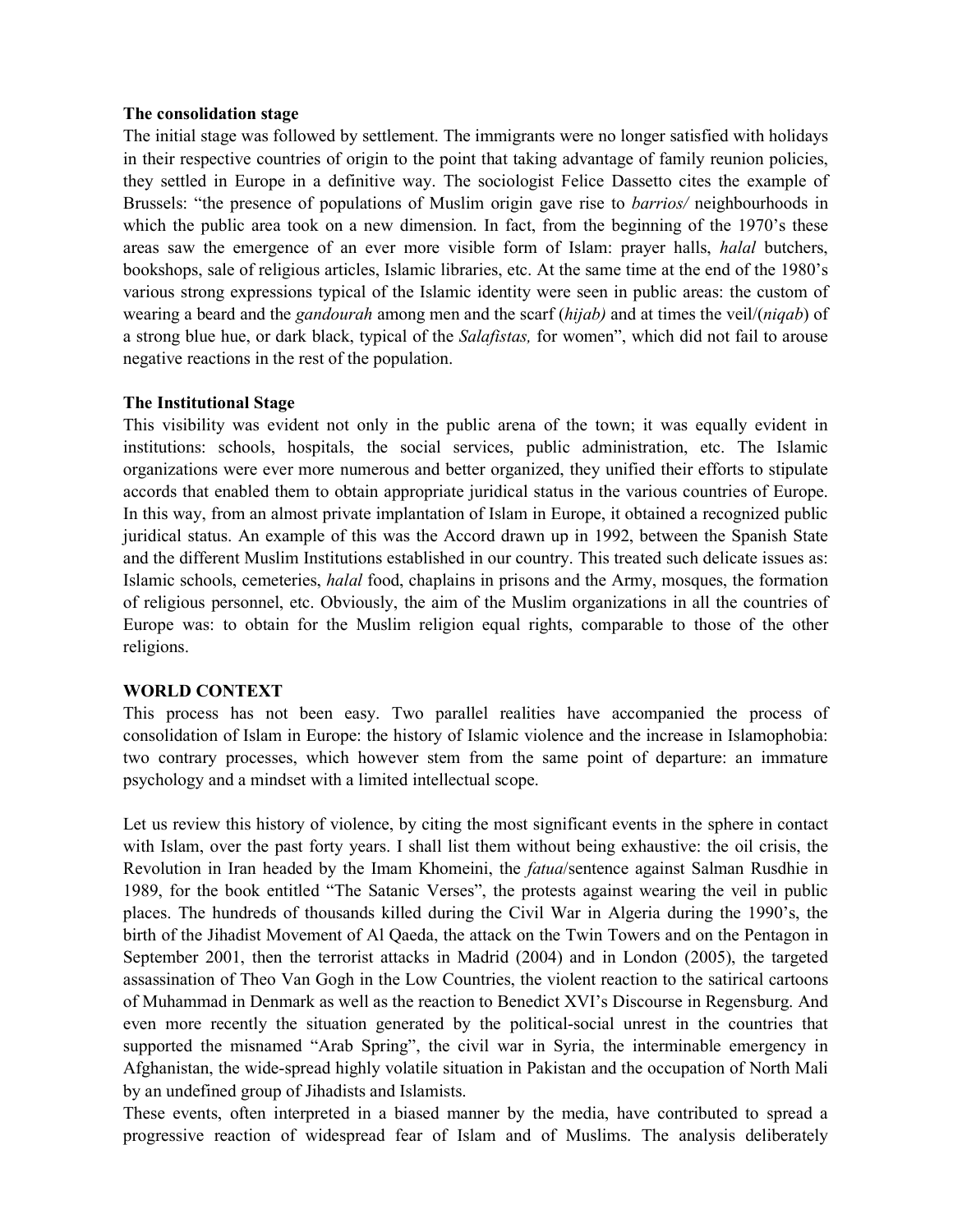unilateral and twisted of these events, supported by national and xenophobic prejudices, has turned what is foreign, and Islam especially, into a threat to Europe. The continent is considered to be the victim of planned Islamization, a dark expansionist design, set in motion by the highest Islamic bodies, such as the Organization of Islamic Countries, and financed by Saudi Arabia. This sense of threat has led to the formation of political parties and far-right movements hostile to foreigners, especially to Muslims. Among these are: the *Vlaams Belang* in Belgium, the *Partij voor de Vrijheid* of Geert Wilders, the Northern League in Italy and the National Front of Marine Le Pen in France.... In the worst cases, these are racist and xenophobic movements that target Islam and Judaism. Unfortunately, they take their inspiration from the least ecumenical Christian past. This propaganda is freely circulated by the multimedia.

### **A ROUGH DESCRIPTION of ISLAM in EUROPE**

Generaly speaking Islam as such does not exist. There are flesh and blood Muslims who belong to many different trends. There are many ways of being and living Islam. Just as there are many ways of being and living Christianity. Putting everyone in the same boat leads to an erroneous perspective. The basic elements of worship; the way Muslims observe and practice the faith, are relatively few. Diversity is one of the common features of Islam. Within the fundamental faith in one God and in the revelation of the Qur'an, Islam allows for very varied interpretations, depending on adherence to one or other of the two major branches of Islam: Shi'ah and Sunnah. Each maintains its own system of thought and its own legal school. Thus, within Sunnism, four juridical traditions have developed: the Hanafi rite, the Shafi'i rite, the Hanbali rite, and the Maliki rite.

I have observed that one of the characteristics of Islam is an enormous permissive-ness of conscience when it comes to religious practice, with guaranteed freedom, provided that it does not set a bad example to the rest of the Muslim community.

Islam has developed in its followers a deep-rooted conviction of belonging to the Islamic community. Indeed, Muslims come from all social classes and conditions: there are practicing and non-practicing, conformists, mystics, scholars and thinkers, traditionalists, retrograde and violent people. This varied landscape of Islam is especially true in the European community. The immigrants' prolonged stay in Europe has turned them into European citizens with a peculiar mindset. Hanifa Touag, a young Muslim undergraduate, who is writing her doctoral thesis on sociology for the Catholic University of Louvain and a member of the *Centre Interdisciplinaire d'Etudes de l'Islam dans le Monde Contemporain* (CISMOC), stated recently that: "young Muslims are increasingly like other young Europeans". She added that Muslims and non-Muslims are formed by the same education at school and university. They are immersed in the same individualistic, lay, independent, computerized, autonomous culture that is far from the official institutions we all know. Surveys show that young people identify with the values of the country in which they live: democracy, freedom of expression, etc. However, this is somehow a contradiction because many of them state that they belong to Islam, although perhaps more as culture than religion. It is difficult to give up the culture in to which one has been born.

There are Muslims who adopt radical positions, however they are relatively few. Sociologists, who analyze the situation, state that radicalism arises especially in the contexts of poverty and social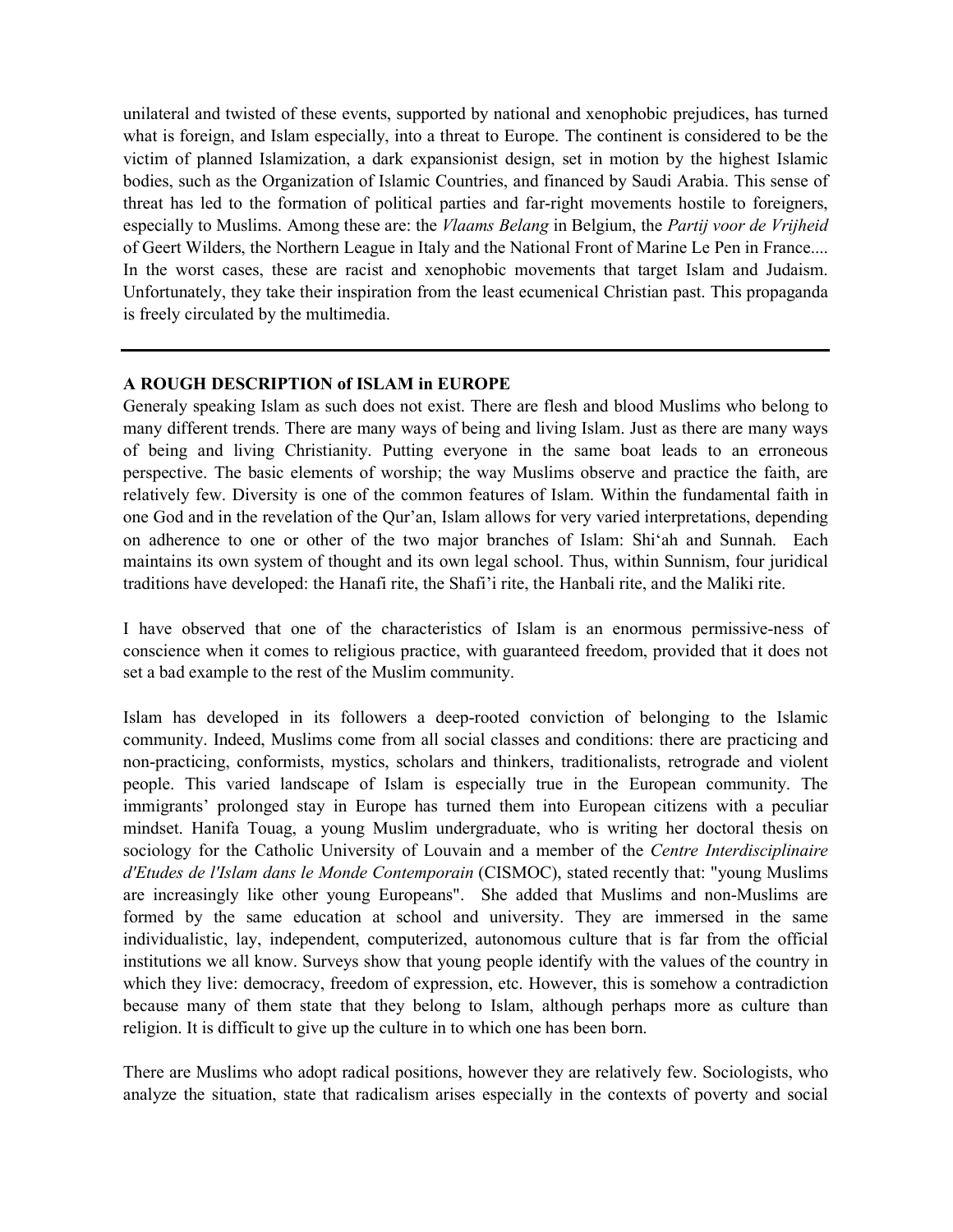marginalization: overcrowding in poor neighbour-hoods, the lack of job prospects and of a personal, family and social future.

### **HOW IS THE THEME OF ISLAM APPROACED IN EUROPE?**

It is an important question. The most difficult issue of Islam's encounter with Europe is primarily due to a cultural crisis, a deep malaise, which stems from the particular difficulty Muslims have in adapting to the changes of modernity. Primarily it is a matter of integration, of mutual co-inclusion. This general affirmation needs explanation.

Until relatively recently, Islam existed in protected areas, "territory of Islam"/"*dar el Islam*" or Islamic sphere, in countries with a Muslim majority, where the laws, culture, lifestyles shielded Muslims from external influences. The sphere which Muslim jurists call "*dar el harb*"/ means "territotory of potential conflict", i.e., areas considered to be hostile. The term "*harb*" in Arabic means war. In other words, "*dar el harb*" refers to non-Muslim countries. In Islamic countries, everything helps Muslims to be well integrated in their religion and culture. This world has disappeared. In Europe, most Islamic jurists have dropped this terminology and use other expressions - the fatwas - to respond to the specific problems of the faithful who want to faithfully observe the precepts of Islam in the European context.

Mohammed Charfi, a Tunisian lawyer, describes well the process experienced by Muslim societies and the difficulties they encounter in order to adapt to modern changes. Charfi says that this process takes as its starting point the difference between the modern State and the former State. Formerly the Muslim State was of a religious type; formed of Muslims. Those who were not Muslim had a special status as foreigners. The Head of State was a caliph of the Prophet and prince of believers. His mission was religious and his aim was to fulfill the law of God. Instead, the modern State in the West is national which gathers within it all the citizens, both Muslim and not. Its mission is confined to the civil sphere, i.e. to organize the coexistence of all by promulgating laws for everyone.

The debate on the Reform of Islam has continued for over two centuries. It is an internal problem in Islam between Muslim traditionalists and progressives. One Muslim who fights hard to get Islam to adopt a conception better suited to modern times is the French philosopher Abdennour Bidar. He states: "the majority of Muslims refuse and object to the right to discuss what tradition established a millennium ago: rites, principles, ways that in no way correspond to the needs of the present time".

In today's world, uncontaminated religious or cultural areas no longer exist or are about to disappear. We live in a world replete to satiety: tourism, immigration, modern technologies, the media, the Internet, economic exchanges have transformed the face of the earth. The world has become the common house of all, the home of all convictions and of all religions. We live in a globalized and plural world at the same time. The diverse events that occur in the most remote places on earth can be viewed in real time, anywhere in the world: the pilgrimage to Mecca, the ceremonies in the Vatican, funerals of politicians, the election of a Head of State, the Olympic Games, etc. The world has changed. We must learn to live in this different world socially, culturally and religiously. The problem is not how to assimilate technology, computer science, how to work a washing machine or a car. Skill in handling techniques can be combined with a genuine faith. The problem is much deeper. It concerns the mentality, the way of establishing a relationship with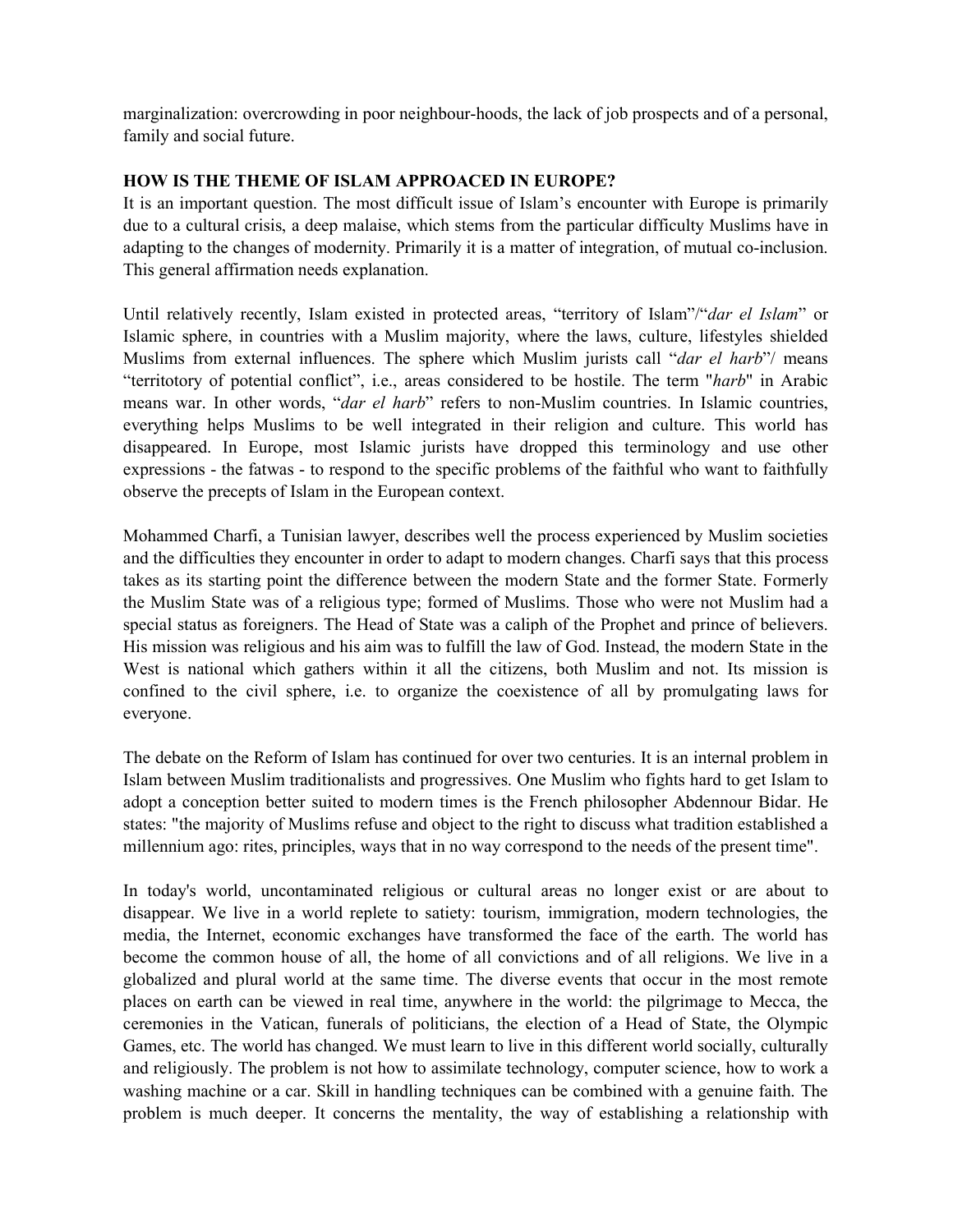people, with the "other" who is different: with people whose money, power, sex, laws, religious laws are different.

Antonio Gramsci, an Italian politician of the late nineteenth century, declared that: "when what is old does not die and the new cannot be born a crisis occurs". When I say that Islam is in crisis I do not mean to say that it is a question of an identity crisis of faith. It is important to state this. In this sense there is no crisis. Mostly Muslims are secure in their faith. My experience of encounter with Islam, both in Sudan as in Burkina Faso and other countries in the world, allowed me to observe the strength and rootedness of the Muslim faith. The sense of belonging to the large Muslim community, the *Umma*, is a sentiment that has deeply permeated people's minds. Islam is a religion and at the same time a culture, a tradition, that is not abandoned, even when it is hardly practiced. I have observed this many time. This is the reason why to forsake the faith and convert to another religion is something that very rarely occurs among Muslims.

The crisis concerns the difficulty Muslim societies have in general - but the same is true of other societies – of how to combine faith and reason, faith and science. Secularization in Muslim societies is less obvious externally, but it occurs. The explanation of the world is no longer the monopoly of religion. Science offers explanations that contradict what religions say. The education young Muslims receive in schools and European universities and the teaching in Mosques do not correspond. There are issues and explanations that do not tally. Issues such as the origin of the universe and of life, the revelation, the foundations of ethics, relations between faith and reason…. The sociologist Felice Dassetto also notes the inability of European Muslims to deliver a speech without reference to their countries of origin, most of which are still governed by criteria respectful of Islamic law.

The point of reference of modern societies is neither religious dogma nor the moral code proposed by religion, but the laws drawn up democratically in an autonomous way for the common good of all who live in a country. We live in global, pluralistic, multicultural and multi-religious societies. The vision of social life in Europe is built on a vision of man and society based on the autonomy of civilians with regard to the clergy.

Islam has entered Europe with its own worldview. The integration of Islam in Europe does not seem that easy, but it is possible. Learning to co-exist calls for debates, agreements and commitments to uphold the justice and reason that we all require. The integration of Islam in Europe does not mean assimilation nor exclusion, but co-inclusion and respect for differences. To put it into practice requires plenty of common sense. It is especially difficult in law suits in which it seems that the identity of each party is not respected. Hence, disagreement about the Islamic veil, the laicity of the State, freedom of expression, freedom of conscience, the right to religious education, medical care, the problems concerning bioethics, food taboos, *halal* food, the right to work without discrimination based on sex or religious convictions, traditions and religious rites, such as circumcision, prayer in public, the right to political representation, etc. How far can concessions be made? The sentences delivered differ depending on each State's laws. The UK supports the jurisdiction of Islamic Courts in matters concerning personal status, for example on issues such as divorce and inheritance.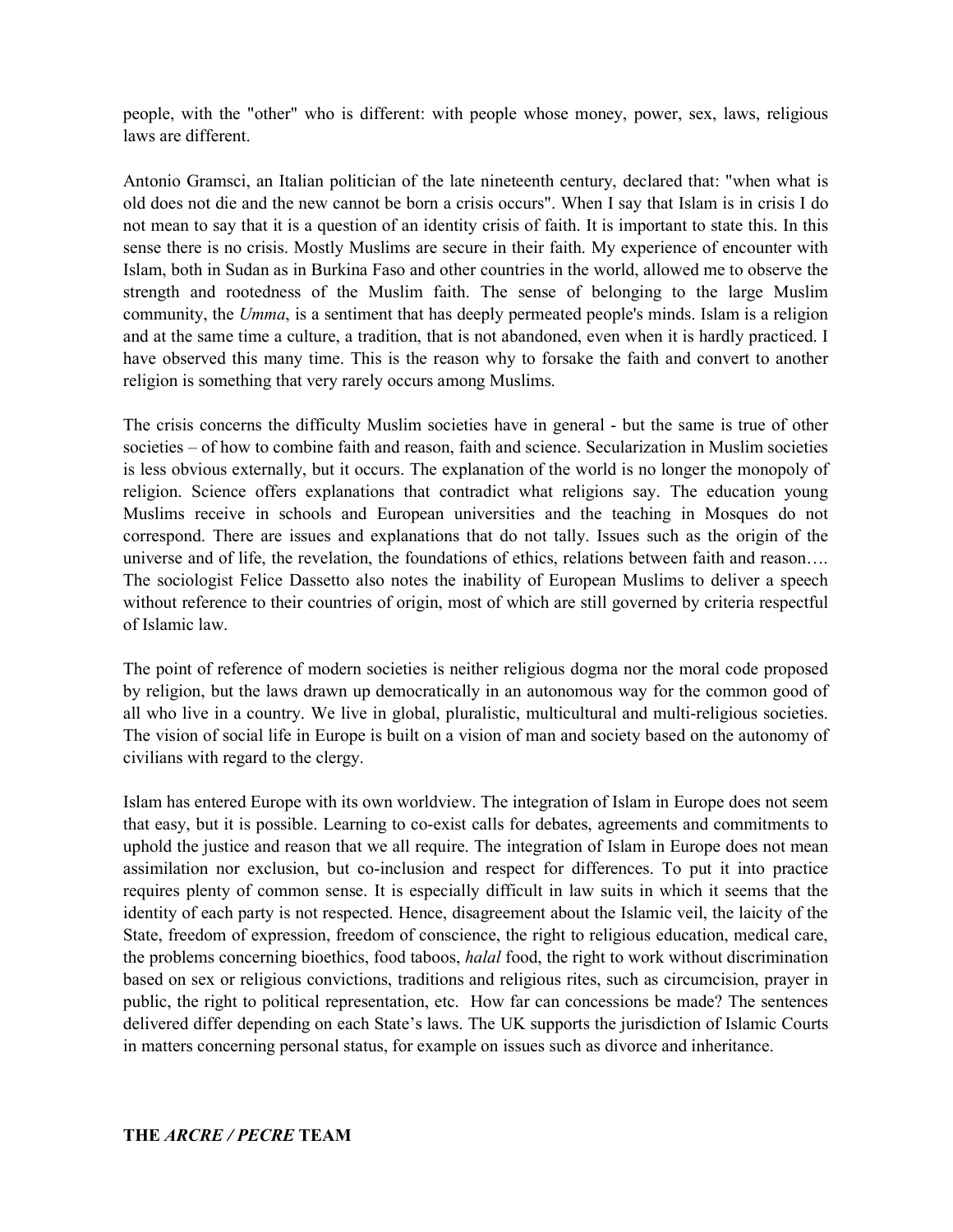I wish to add a few other findings. It has hardly been a year since our small team of White Fathers settled in the capital of Europe with the task of following the cultural and religious evolution that is taking place in Europe, an evolution of which Islam irreversibly forms a part. I shall note some of the findings that affect me personally.

My first observation was that Europe has changed very much compared to three or four decades ago. The Europe I knew before I left for Africa the first time is no longer the same. I can hardly understand what has been happening. I note that Europe is another world. When we left for Africa for the first time, missionaries were respected, admired and loved by most people, even the least practicing. We were a reference point, an example. I do not mention this because I feel any nostalgia for it, but to underscore the cultural change that has taken place in Europe. Religious culture has disappeared. It is hard for us to admit this is a sign of the times.

This observation has led to others. On mission, missionaries play a prominent leadership role. Our relations with the people were easy and close. What we said was considered important. We were listened to. We were respected as experts in inter-religious dialogue. We had many years of experience in Africa. This experience is precious and is still valid, at least to some extent. However, the debate in Europe is not of a religious order, but social. Rights refer not to religion but to the person and the common good of the whole of society. Rights and duties have arisen whose administration is the responsibility of the State.

The debate takes place in urban areas, on the streets, in institutions, in the political arena, in the economy. The best interlocutors are the intellectuals, jurists, sociologists, politicians and economists, civil society and the State. Here religions are an ethical and spiritual complement, which is not always well received. A humble attitude is necessary to find our place in a multicultural and multi-religious society.

Inter-religious dialogue passes through this societal process. We have to get used to distinguishing between the values rooted in the Gospel and ideologies or claims of the Church as a sociological group. Dialogue with society requires careful attention to human rights, justice, equality and freedom. Gone are divine rights, prerogatives, privileges and exemptions. All religions are equal before the law. When will we understand this?

In Europe, we can say that the law guarantees everyone respect for individual rights, equality, regardless of sex, race, religion or culture, the right to the freedom of conscience and freedom of worship and expression. It is not just about rights but also duties. The plural European society requires that everyone, atheists, agnostics, Muslims and Christians assume their responsibilities as citizens, and enacts laws that consider the identity of all those who form part of it, and ensures they operate in order to live in peace and harmony. In this globalized world it is obvious that one cannot have a mentality of conquest, based on the superiority of one religion or of one culture over another or the desire to control and exert any kind of hegemony, whether religious, political, cultural or economic. Society is made up of all who compose it.

Andrea Riccardi, Founder of Sant'Egidio and Chairman of the Collège des Bernardins in Paris, spoke at length on this theme, saying in his inaugural speech that Europe's problem is not so much "the secularization of society, but globalization: The Church has spoken much about secularization". Riccardi thinks we should stop exacerbating this concept which has won us the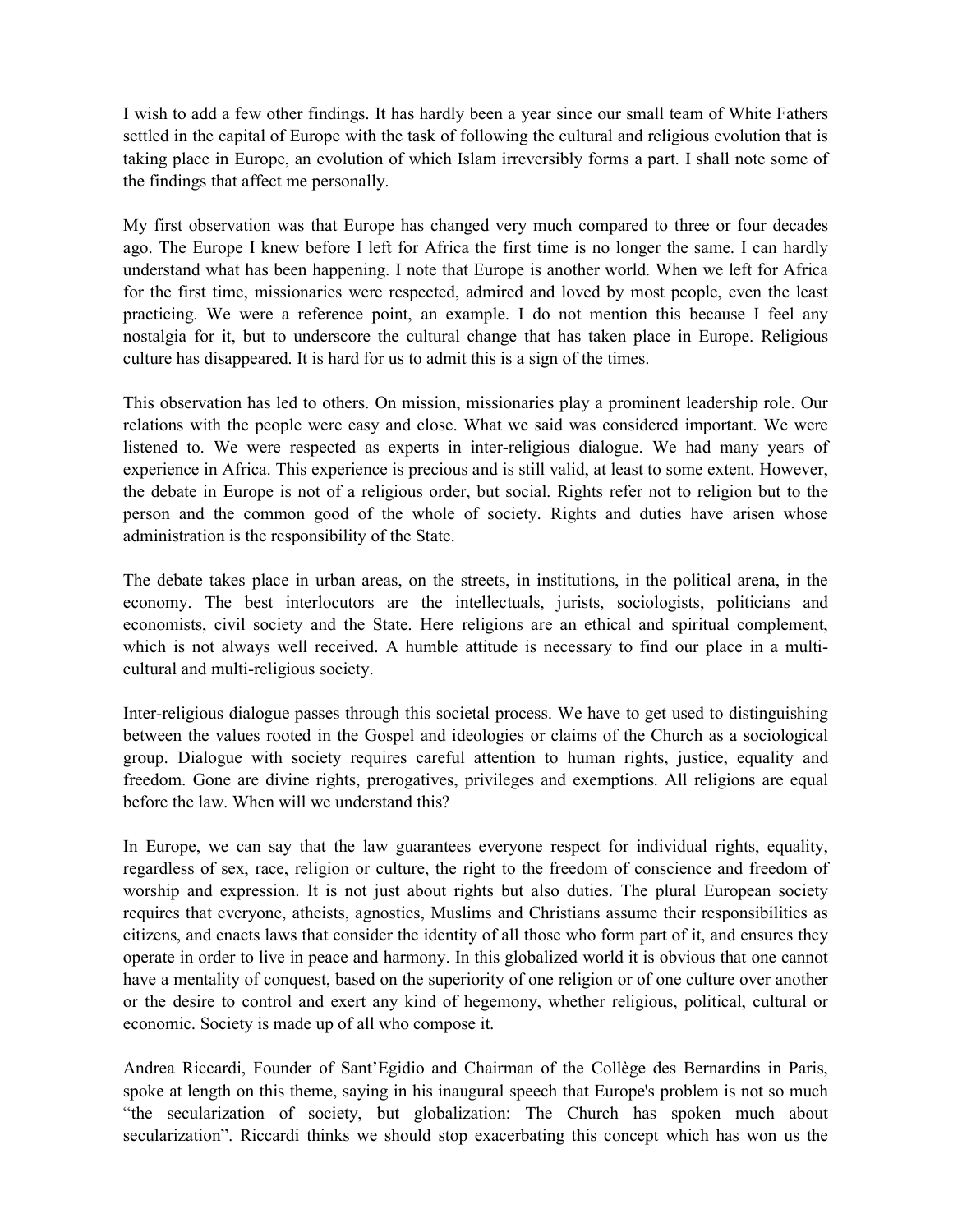attribute of pessimism: "Today, in this globalized world, people, men and women, live as though they were out of orbit with feelings of physical insecurity … European Catholicism is tormented with feelings of failure. The idea is that the more we modernize the further we move from religion: on account of an ineluctable law. However, the problem is not so much secularization, as Christianity becoming private and so leading it to the margins of social life, but globalization". Rather, Riccardi thinks that the phenomenon of pluralism is a type of "kayros", an opportunity for missionary outreach to the universal: "Today, the distant has become close: however, only physically. We need this physical closeness to become spiritual. The spirituality that we need to create is one open to all, ready to respond to the challenges of the global man today and establish closeness between different worlds. In former times, cultures differed from one another because they did not know one another and did nothing to gain reciprocal knowledge. Today, we have more contacts and better knowledge, but we have to face the peril of confrontation".

Conflicts exist and will always exist. Their solution is not an angry reaction nor physical violence, but understanding, the will to co-exist, with mutual appreciation and respect, through an appropriate education for life in society. To learn to live together in multicultural and multi-religious societies is a necessity in the world today. Criteria based on the predominance of one religion, race or culture, do not serve. Democracy, equal rights, freedom of worship and conscience, without privileges and exclusion, are the conditions needed to guarantee life in peace and harmony. A good mutual integration obviously does not preclude the appreciation of one's identity, acquired through a long history. Respect for that identity is fundamental for mutual understanding. The one who receives requires reciprocity.

We convene in Brussels, the capital of the European Union. In Brussels the future of a new diverse and plural Europe is being forged from many points of view: cultural, religious, political, economic and racial; a Europe that does not exclude, is free and democratic, offering access to all who wish to benefit from it. Nevertheless, Europe still exists as a process. The Nobel Peace Prize has been awarded to Europe by way of recognizing that this process is valid and legitimate. In its crucible a new vision of the world, ever to be perfected, is being formed. There is a long way to go. To accompany this process is the work we propose to the members of our team, by contributing our missionary experience; an effective "plus" that I think is very significant. We know what respect means for other cultures and religions. Our experience is valuable and we offer it to those who are interested. There are also limitations. Perhaps in Europe we lack the personal contacts that we appreciated very much in Africa. However, we are not working alone or in isolation. We are working with the local Church, the clergy, the religious congregations, civil society, and the Catholic and non-Catholic institutions, with the aim to be salt and leaven in society.

As in all things, in this area too, our point of reference and way of acting is the deeply spiritual universality of Jesus, open to God and to the universal brotherhood. From the vantage point of our website (www.arcre.org), one can see which issues attract the most attention and interest of the European society in which we live.

### **CONCLUSION**

Jean Rostand, biologist and moralist, says something very important in his book: "Concerns of a Biologist": "I do not care to know what the cities of tomorrow will look like, neither the architecture of the houses nor the speed of vehicles. What I would like to know especially, is what will give zest